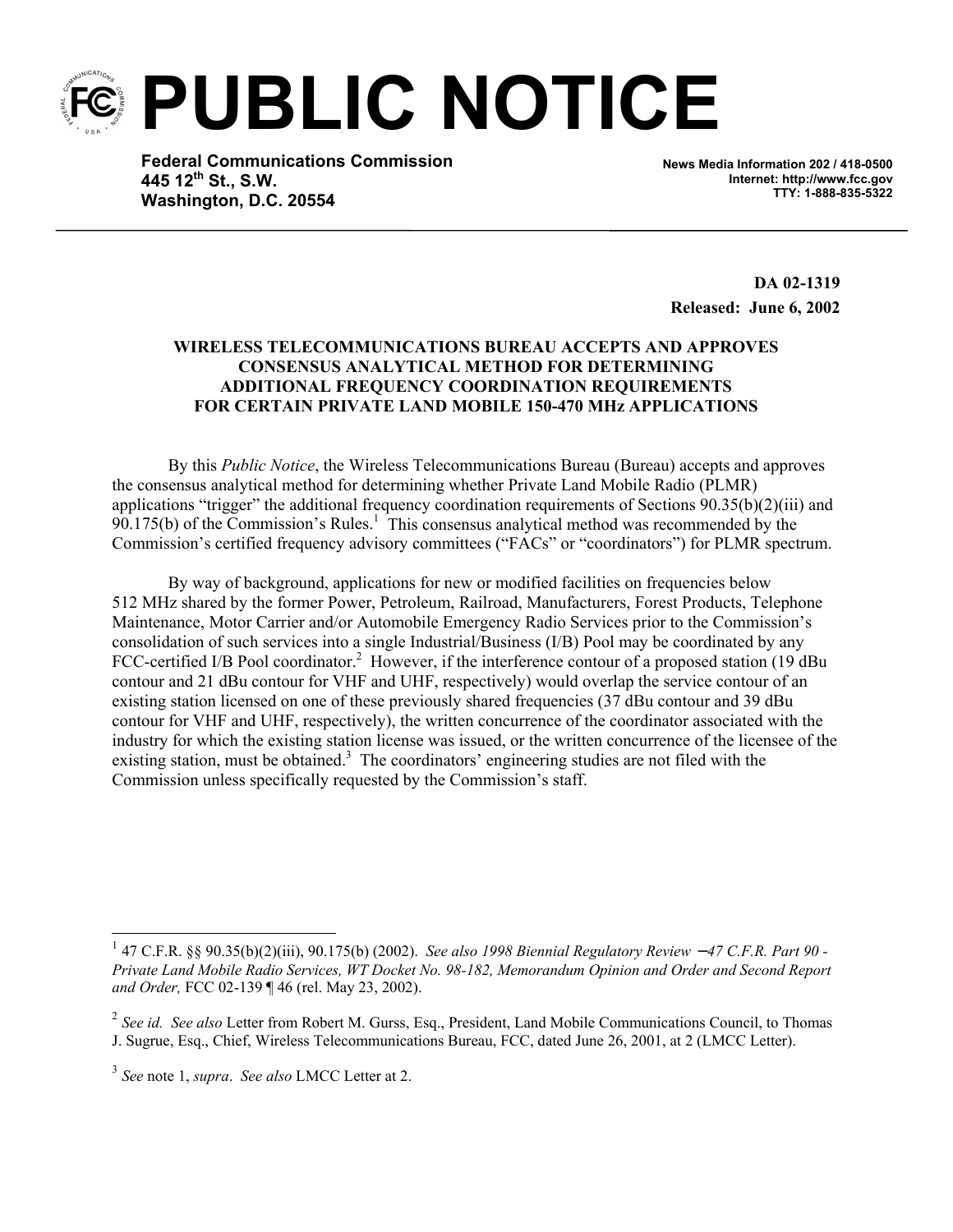The Commission required that all FCC-certified coordinators reach a consensus on (1) a common analytical method for determining co-channel contour overlap using the values provided in Section  $90.35(b)(2)$ (iii) of the Commission's Rules, and (2) adjacent channel service/interference contour values.<sup>4</sup> On June 26, 2001, the Land Mobile Communications Council (LMCC), which includes all of the FACs as members, reported on the common analytical method for co-channel contour overlap agreed to by all the coordinators.<sup>5</sup> The LMCC also reported on the adjacent channel service/interference contour values agreed to by all the coordinators.<sup>6</sup> Accordingly, we hereby approve and accept the consensus agreement as set forth in the Attachment hereto.

For further information, contact Mr. Tom Eng of the Policy and Rules Branch, Public Safety and Private Wireless Division, Wireless Telecommunications Bureau at (202) 418-0019, TTY (202) 418- 7233,  $teng@fcc.gov$ .

Action by the Chief, Public Safety and Private Wireless Division, Wireless Telecommunications Bureau.

-FCC-

l

<sup>&</sup>lt;sup>4</sup> Replacement of Part 90 by Part 88 to Revise the Private Land Mobile Radio Services and Modify the Policies Governing Them and Examination of Exclusivity and Frequency Assignment Policies of the Private Land Mobile Services, PR Docket No. 92-235, *Fifth Memorandum Opinion and Order*, 16 FCC Rcd 416 (2000) (*Fifth MO&O*).

<sup>5</sup> LMCC Letter. The letter includes a list of specific frequencies. *See id*., Attachment A.

 $^6$  *Id.* at 2.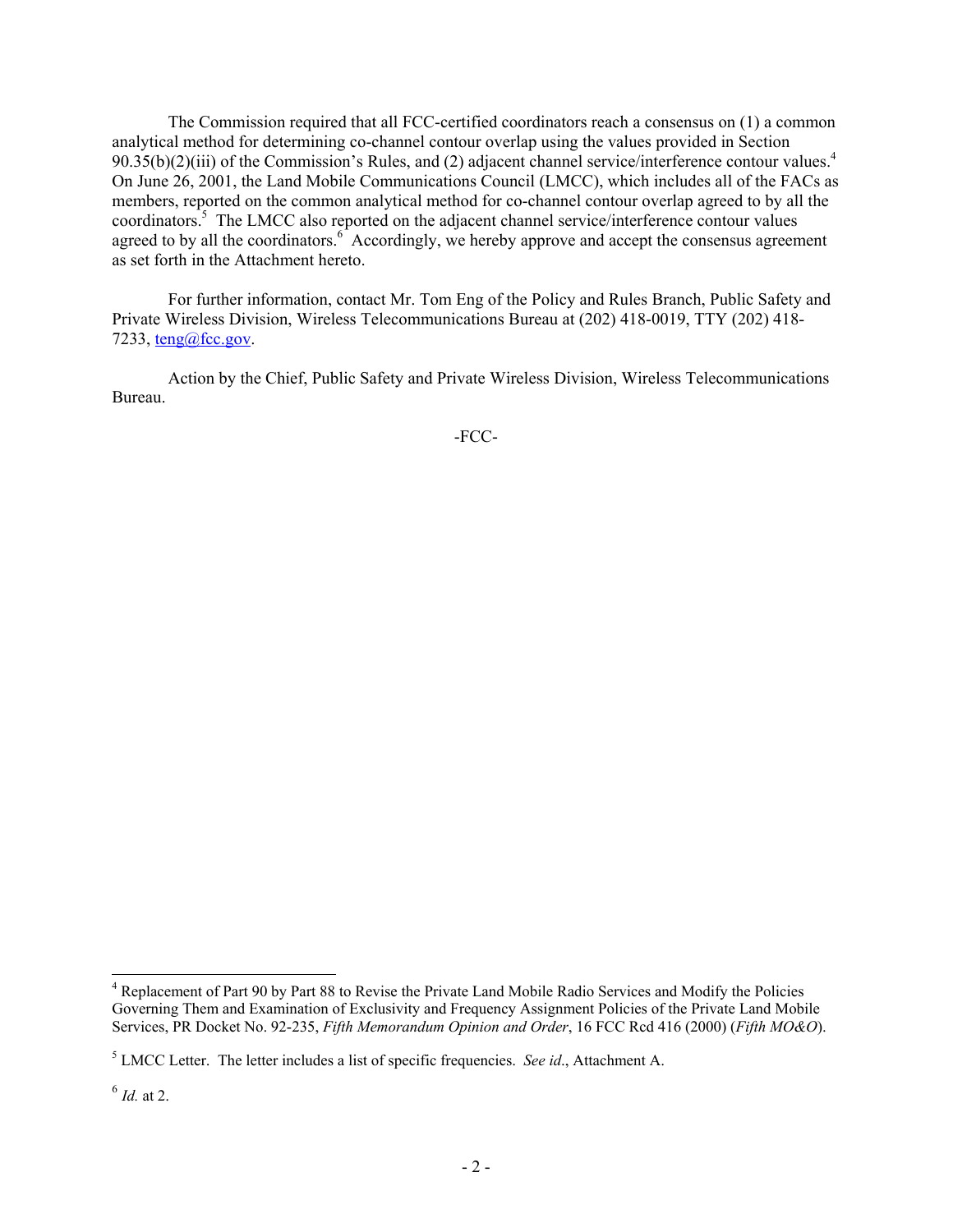The Frequency Advisory Committees' (FACs) consensus on a common analytical method for determining contour overlap is to be used when coordinating frequencies that, prior to consolidation into the Industrial/Business Pool, were shared by eligibles in following former, industry-specific radio services:

- Power
- Petroleum
- Railroad
- Manufacturers
- Forest Products
- Telephone Maintenance
- Motor Carrier
- Automobile Emergency

For co-channel operations, the consensus values are 37 dBu and 39 dBu for the VHF and UHF service contours (50,50), respectively; and 19 dBu and 21 dBu for the VHF and UHF interference contours (50,10), respectively.

For adjacent channel operations, the consensus relies on a de-rating factor that is applicable when a 12.5 kHz narrowband applicant seeks to use channels offset from wideband incumbents using 25 kHz bandwidth equipment. It is also applicable when a 25 kHz wideband applicant seeks to use channels offset from narrowband incumbents using 12.5 kHz equipment. Note: the consensus is **not** applicable when applicants are seeking adjacent channels offset by 7.5 kHz or 6.25 kHz. The FACs will treat such requests as co-channel operations subject to the contour values noted above.

In the VHF band, for proposed systems offset in frequency by 15 kHz, the de-rating factor is 23.2 dB. The factor is added to the co-channel interference contour value of 19 dBu, producing a 42.2 dBu (50,10) interference contour.

> This results in a 37/42.2 dBu overlap criteria. In other words, if the proposed system's 42.2 dBu (50,10) interference contour overlaps an incumbent's 37 dBu (50,50) service contour, concurrence from the incumbent's coordinator, or the incumbent itself, will be sought.

In the UHF band, for proposed systems offset in frequency by 12.5 kHz, the de-rating factor is 12.5 dB. The factor is added to the co-channel interference contour value of 21 dBu, producing a 33.5 dBu (50,10) interference contour.

> This results in a 39/33.5 dBu overlap criteria. In other words, if the proposed system's 33.5 dBu (50,10) interference contour overlaps an incumbent's 39 dBu (50,50) service contour, concurrence from the incumbent's coordinator, or the incumbent itself, will be sought.